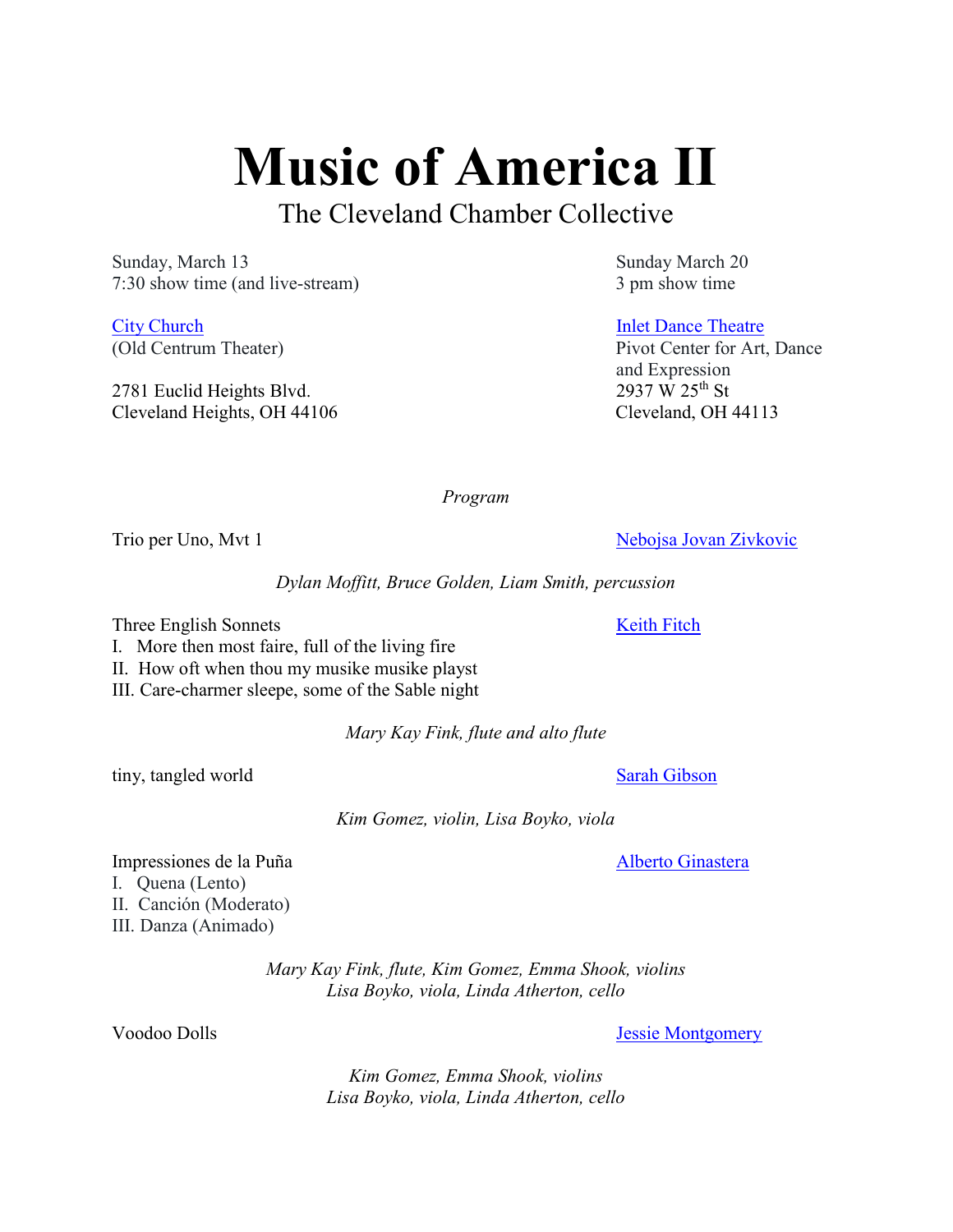#### PROGRAM NOTES

## Trio per Uno

Trio Per Uno by Nebojsa Jovan Zivkovic consists of three movements. The edge-movements have some similarities in manner and appears as if they would represent a perfection of wildness in an archaic ritual cult. The second movement has it's own special lyric and contemplative mood. The opening requires a bass drum (lying flat) played with timbale sticks by all three players. In addition to that sound, a pair of bongos and china-gongs are used by each player. Trio Per Uno is recorded on Zivkovic's CD "The Castle of the Mad King". Today's performance features only the first movement. -NJZ

## Three English Sonnets

Several years ago, I attended a recital by the flutist Joshua Smith in which he paired the solo flute fantasias of Georg Telemann with selected sonnets by William Shakespeare. Some years later, as I was thinking of composing a set of solo flute pieces, I recalled his recital, and, with all due credit to Josh, I decided to use three sonnets by different Elizabethan poets as a starting place for my own work.

Musically, the three movements loosely mirror the structure of each sonnet. Whereas the first is freer and more improvisatory ("full of the living fire"), the second and third are more closely connected to their companion poem, including musical "rhymes" complementing the rhyme structure in the poems (the second even includes Shakespeare's text under the music, as if in a vocal setting). Along the way, the flutist is asked to perform an array of contemporary flute techniques, including multiphonics, alternative fingerings, tongue stops and tongue pizzicato, harmonics, and key clicks.

The sonnets, the first line of which serves as the title of each movement, are:

I.

More then most faire, full of the living fire, Kindled above unto the maker neere: No eies but joyes, in which al powers conspire, That to the world naught else be counted deare. Thrugh your bright beams doth not the blinded guest Shoot out his darts to base affections wound? But Angels come to lead fraile mindes to rest In chast desires on heavenly beauty bound. You frame my thoughts and fashion me within, You stop my toung, and teach my hart to speake, You calme the storme that passion did begin, Strong thrugh your cause, but by your vertue weak. Dark is the world, where your light shined never; Well is he borne, that may behold you ever. — Edmund Spenser (1594)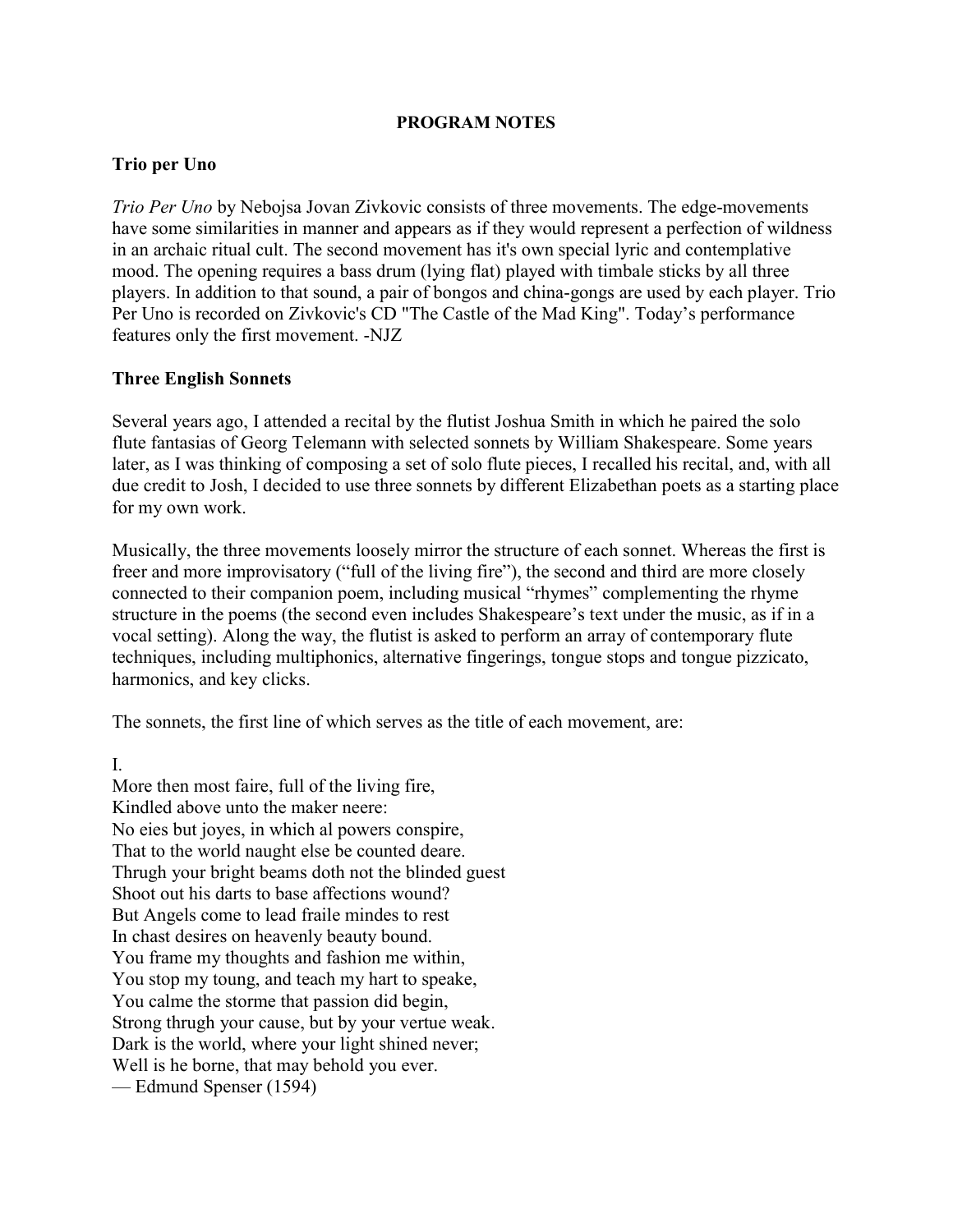#### II.

How oft when thou my musike musike playst, Upon that blessèd wood whose motion sounds With thy sweet fingers when thou gently swayst, The wiry concord that mine eare confounds, Do I envie those Iackes that nimble leape, To kisse the tender inward of thy hand, Whilst my poore lips which should that harvest reape, At the woods bouldnes by thee blushing stand. To be so tikled they would change their state, And situation with those dancing chips, Ore whome thy fingers walke with gentle gate, Making dead wood more blest then living lips, Since sausie Iackes so happy are in this, Give them thy fingers, me thy lips to kisse. — William Shakespeare, Sonnet 128 (1609)

## III.

Care-charmer sleepe, sonne of the Sable night, Brother to death, in silent darknes borne: Relieue my languish, and restore the light, With darke forgetting of my cares returne And let the day be time enough to morne, The shipwrack of my ill-aduentred youth: Let vvaking eyes suffice to vvayle theyr scorne, Without the torment of the nights vntruth. Cease dreames, th'ymagery of our day desires, To modell foorth the passions of the morrow: Neuer let rysing Sunne approue you lyers, To adde more griefe to aggrauat my sorrow. Still let me sleepe, imbracing clovvdes in vaine; And neuer vvake, to feele the dayes disdayne. — Samuel Daniel (1592)

My deepest thanks to Mary Kay Fink for her talent and collaborative spirit in bringing my little musical poems to life.

## tiny, tangled world

In his painting Snails Space, David Hockney zooms in on an L.A. landscape and paints what he calls a "tiny, tangled world blown up to a preposterous size." In this same painting, he also references his belief that art should "overcome the sterility of despair." Considering the current state of division and despair in our country, I was attracted to the idea of zooming in on the subtle differences between the violin and viola through harmonics, unisons, melodic phrases, and other aspects...and to approach the idea of unity and disparity between two instruments of the same family. -SG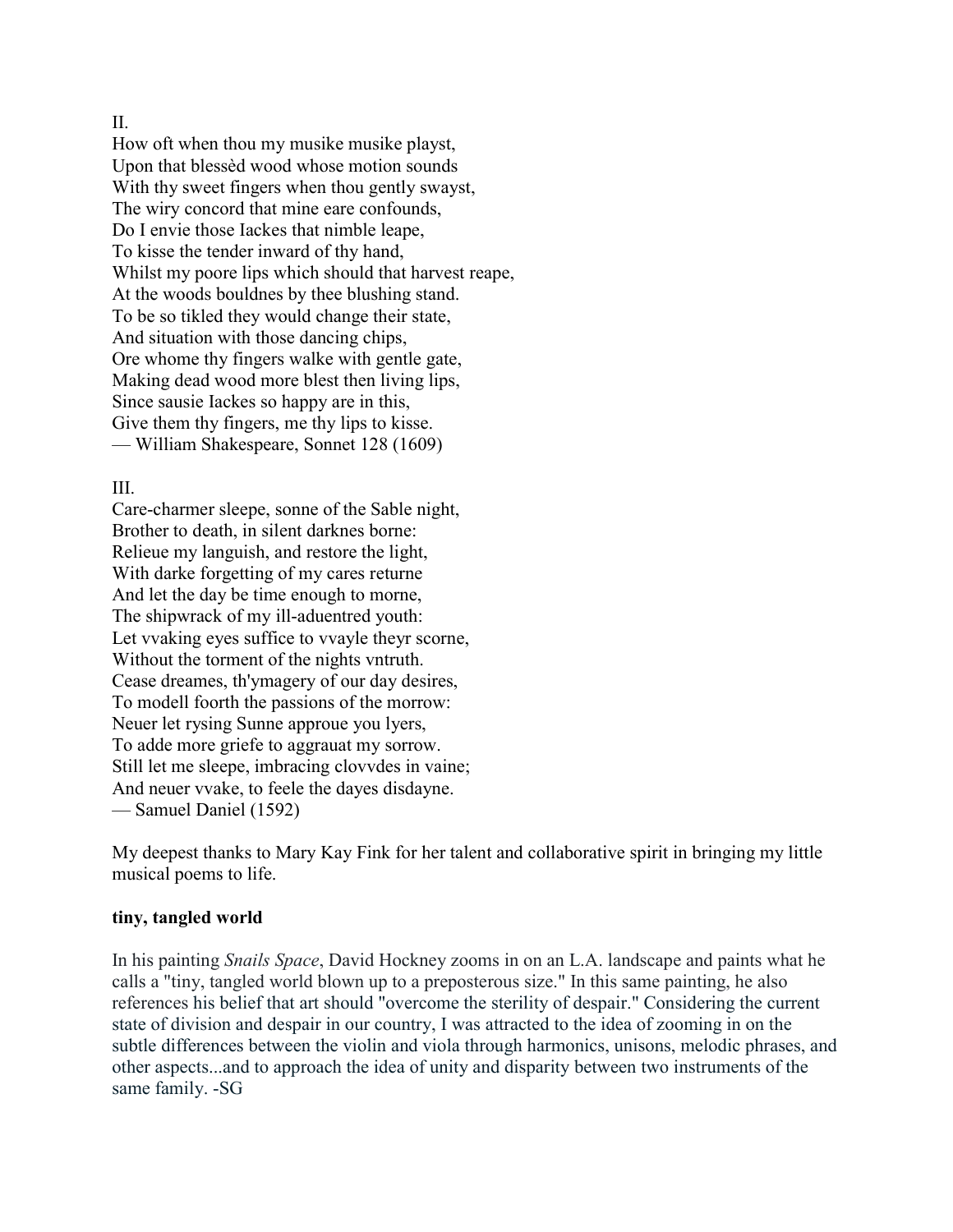## Impressiones de la puña

Composed in 1934, this work is an example of Ginastera's early orientation as an Argentinian nationalist, in this case his interest in Latin America's pre-Columbian heritage. The title refers to the bleak rocky wasteland high in the norther Andes, the heart of the Inca empire. Ginastera's brief, three-movement work evokes both the remote mountain landscape and the indigenous music.

The first movement, *Quena*, takes its caption from the cane flute, a legacy of the Incas, used by South Americans for both solo improvisation and to accompany songs. The second movement, Cancion, echoes a yaravi, a melancholy song of lost love, but closes in a pulsing rhythm. The third movement, Danza, is a whirling dance bookending a slower musical interlude, with the flute playing flamboyant arabesques.

#### Copyright Williard J. Hertz

## Voodoo Dolls

Voodoo Dolls was commissioned in 2008 and choreographed by the JUMP! Dance Company of Rhode Island, a collaborative work among their faculty and students. The choreography was a suite of dances, each one representing a different traditional children's doll: Russian dolls, marionettes, rag dolls, Barbie, voodoo dolls… The piece is influenced by west African drumming patterns and lyrical chant motives, all of which feature highlights of improvisation within the ensemble. -JM

## COMPOSER BIOGRAPHIES

#### Noebjsa Jovan Zivkovic

Hailed by the critics as one of the most unique and expressive marimba and percussion artists in the field today, Nebojsa Jovan Zivkovic has greatly influenced the international percussion scene during the last three decades – as both a masterful composer and virtuoso performer. A native from Serbia, Zivkovic completed his master's degrees in composition, music theory and percussion in Mannheim and Stuttgart, Germany, where he has resided since 1980. Currently based in Vienna , Austria, he tours throughout Europe, and performs frequently in the USA, Japan, Taiwan, Korea, Latin America, Russia and Scandinavian countries. Zivkovic performed in such prestigious venues as Vienna's "Konzerthaus", National Recital Hall Taipei, Munich's Herkulessaal, St. Petersburg's Eremitage Theatre, or Stockholm's Nybrokajen. He was also guest of the number of Festivals such as Gaudeamus Amsterdam, Schleswig-Holstein Musikfestival, Dance-in-your-head, Minneapolis, USA and several times at PASIC (Percussive Arts Society Int. Convention) in USA.

#### Keith Fitch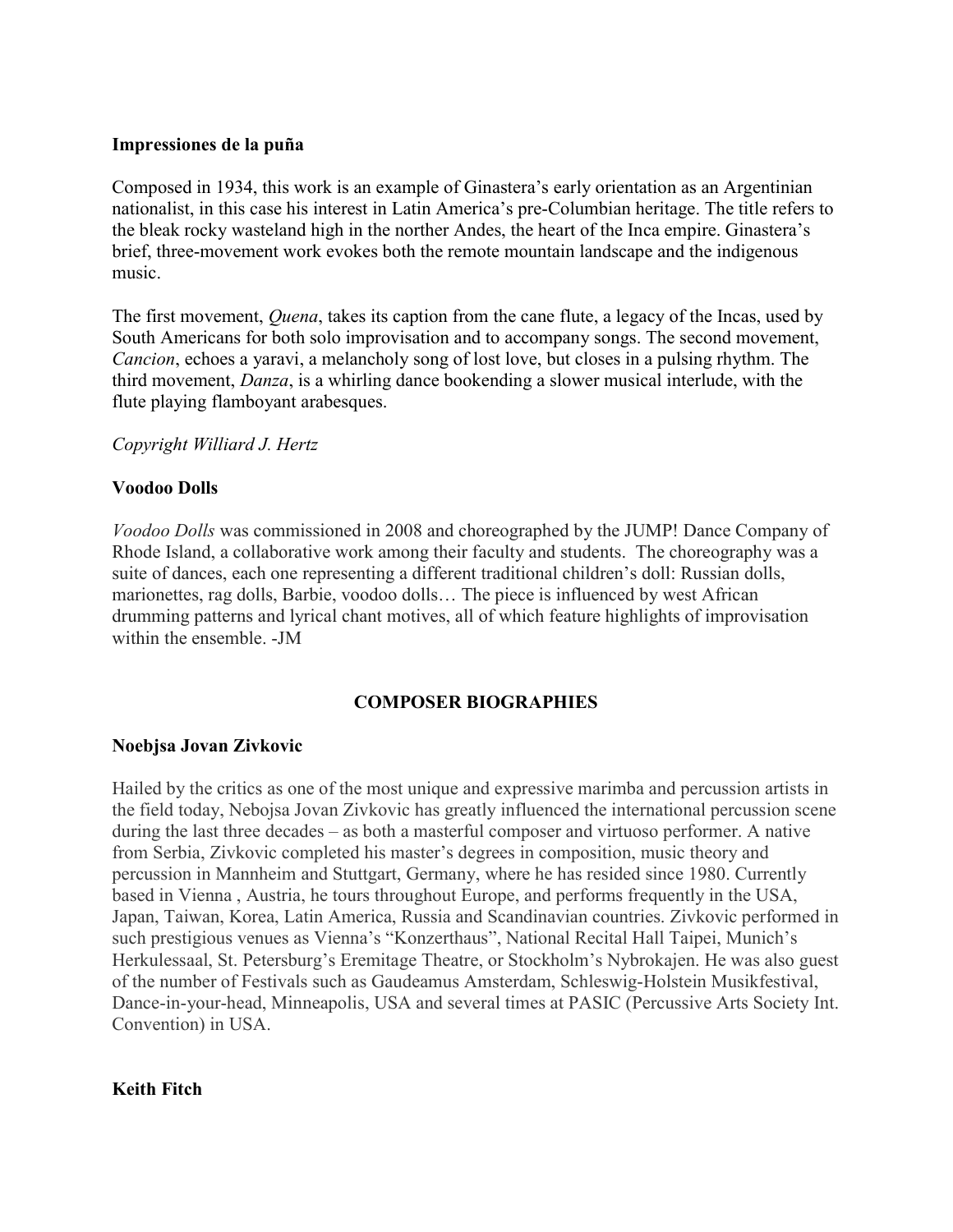Keith Fitch currently holds the Vincent K. and Edith H. Smith Chair in Composition at the Cleveland Institute of Music, where he also directs the CIM New Music Ensemble. Called "gloriously luminous" by The Philadelphia Inquirer, his music has been consistently noted for its eloquence, expressivity, dramatic sense of musical narrative, and unique sense of color and sonority. Reviewing a performance of his work Totem by Wolfgang Sawallisch and The Philadelphia Orchestra, The Wall Street Journal praised "the sheer concentration of his writing, and its power to express a complex, unseen presence shaping the course of musical events." The American Academy of Arts and Letters has said, "[his] music reveals an individual landscape that concentrates on unusual textures and sounds – all within a strong narrative that drives towards a rich and powerful conclusion."

His works have been performed throughout the United States, Europe, and Asia by such ensembles and soloists as The Philadelphia Orchestra, the American Composers Orchestra, the Chamber Music Society of Lincoln Center, the St. Luke's Chamber Ensemble, the Da Capo Chamber Players, harpist Yolanda Kondonassis, and guitarist Jason Vieaux. His music has been heard at the Mostly Modern Festival, Norfolk Chamber Music Festival, June in Buffalo, the Atlantic Center for the Arts, and New York's Carnegie and Merkin Halls, among others. A native of Indiana, he began composing at age seven and began formal musical training on the double bass at age eleven. While still in high school, he received his first professional orchestral performance. He attended the Indiana University School of Music, where he studied composition with Frederick Fox, Eugene O'Brien, and Claude Baker, double bass with Bruce Bransby and Murray Grodner, and chamber music with Rostislav Dubinsky, founder of the Borodin Quartet. He also counts Donald Erb and Joan Tower among his compositional mentors. Among his many awards are those from the Indiana Arts Commission, National Endowment for the Arts, Fromm Music Foundation, Ohio Arts Council, Copland House, and the American Academy of Arts and Letters. He has enjoyed multiple residencies at The MacDowell Colony and the Virginia Center for the Creative Arts, as well as at Yaddo, The Charles Ives Center for American Music, and the Atlantic Center for the Arts.

He has taught at Indiana University, Bard College, and the Mannes College of Music, and he frequently appears as guest composer at colleges, universities, and summer festivals nationwide. His students regularly win awards from such prestigious organizations as ASCAP, BMI, the American Academy of Arts and Letters, and the Fulbright Foundation, as well as attending leading summer festivals around the world.

His music is published by Non Sequitur Music and Edition Peters and appears on Azica Records and Naxos Digital. He joined the CIM faculty in 2008.

## Sarah Gibson

Sarah Gibson is a Los Angeles based composer and pianist whose works draw on her breadth of experience as a collaborative performer with a deep interest in the creative process across various artistic mediums. She has received honors and recognitions such as the Los Angeles Chamber Orchestra's Sound Investment composer, American Composers Orchestra Underwood New Music Readings, Copland House Residency, Victor Herbert ASCAP award, and a Chamber Music America Grant. She has received commissions from the Los Angeles Chamber Orchestra,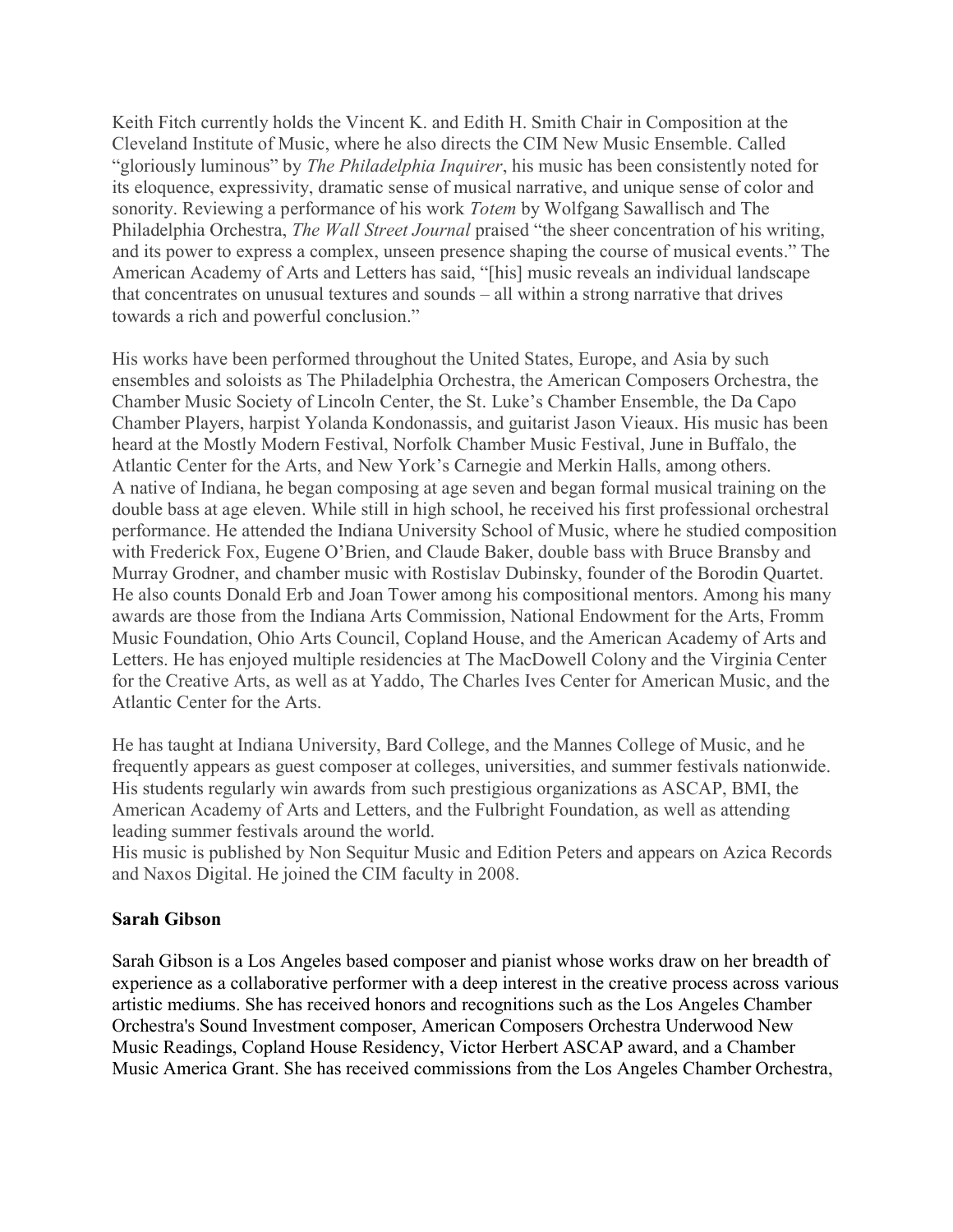Tanglewood Music Center, Arco Collaborative, Aspen Summer Music Festival & School, and Seattle Symphony, among others.

Gibson's music has been performed by the Los Angeles Philharmonic, Atlanta Symphony, Seattle Symphony, Jennifer Koh, Departure Duo, HOCKET, and at various venues across the United States and in Europe. As a pianist, Sarah has performed with many of these ensembles as well as with wild Up, the Bang on a Can All-Stars, and the Atlanta Symphony where she debuted under the direction of Donald Runnicles in 2005.

Sarah is co-founder of the new music piano duo, HOCKET, which has been lauded as "brilliant" by the LA Times' Mark Swed, and is a core artist for the inimitable Los Angeles Series, Piano Spheres. HOCKET has held residences at Avaloch Farm Music Institute and received grants from the Earle Brown Music Foundation and the Presser Foundation. HOCKET has performed at such festivals as the MATA Festival, the L.A. Philharmonic's Noon to Midnight, Eighth Blackbird Creative Lab, and the Other Minds Festival.

Sarah received degrees in Piano and Composition from Indiana University and the University of Southern California. Alongside Artistic Director Andrew Norman, she is the Lead-Teaching Artist for the esteemed Nancy and Barry Sanders Los Angeles Philharmonic Composer Fellowship Program. Sarah is Assistant Teaching Professor in Composition at the University of California, Santa Barbara in the College of Creative Studies and Music Department where she is the director of the Ensemble for Contemporary Music.

# Alberto Ginastera

Alberto Ginastera (1916-1983) was the leading Argentinian composer of the twentieth century. He was born in Buenos Aires and studied music privately as a child, later enrolling at the National Conservatoire of Music in his home city.

In 1946-47, Ginastera spent a year in the U.S. on a Guggenheim fellowship. Upon returning home he joined the teaching staff at the Conservatoire. He was later the Dean of the Faculty of Musical Arts and Sciences at the Catholic University. His first opera, Don Rodrigo, was premiered to immediate acclaim in 1966 and was soon followed by two others, Bomzaro (1967) and Beatrix Cenci (1971). In 1969, finding himself out of sympathy with the prevailing political climate in Argentina, Ginastera left and settled in Geneva.

In the early 1950's, the nationalist element in his music gradually lost its dominance, and more explicitly modernistic characteristics began to make their presence felt in what Ginastera called his 'neo-expressionistic period'. He actively adopted the twelve-tone technique and his works also incorporated microtones and polytonality. By the time of his death, on June 25, 1983, his modernism had softened, and he began to look again at tonality and folk-music inflexions of his earlier output.

# Reprinted by kind permission of Boosey & Hawkes

# Jessie Montgomery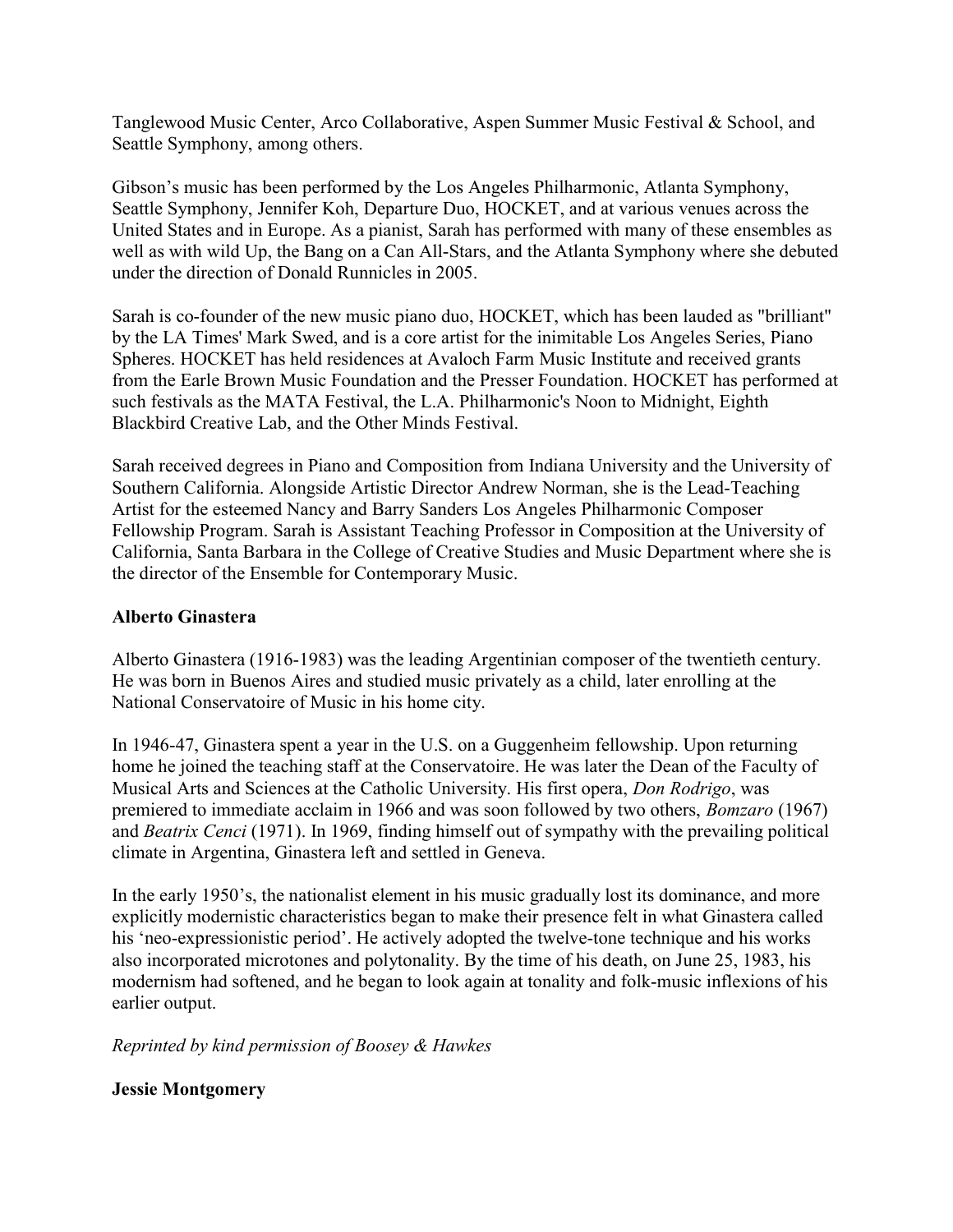Jessie Montgomery is an acclaimed composer, violinist, and educator. She is the recipient of the Leonard Bernstein Award from the ASCAP Foundation, and her works are performed frequently around the world by leading musicians and ensembles. Her music interweaves classical music with elements of vernacular music, improvisation, language, and social justice, placing her squarely as one of the most relevant interpreters of 21st-century American sound and experience. Her profoundly felt works have been described as "turbulent, wildly colorful and exploding with life" (The Washington Post).

Jessie was born and raised in Manhattan's Lower East Side in the 1980s during a time when the neighborhood was at a major turning point in its history. Artists gravitated to the hotbed of artistic experimentation and community development. Her parents – her father a musician, her mother a theater artist and storyteller – were engaged in the activities of the neighborhood and regularly brought Jessie to rallies, performances, and parties where neighbors, activists, and artists gathered to celebrate and support the movements of the time. It is from this unique experience that Jessie has created a life that merges composing, performance, education, and advocacy.

Since 1999, Jessie has been affiliated with The Sphinx Organization, which supports young African-American and Latinx string players. She currently serves as composer-in-residence for the Sphinx Virtuosi, the Organization's flagship professional touring ensemble. She was a twotime laureate of the annual Sphinx Competition and was awarded a generous MPower grant to assist in the development of her debut album, Strum: Music for Strings (Azica Records). She has received additional grants and awards from the ASCAP Foundation, Chamber Music America, American Composers Orchestra, the Joyce Foundation, and the Sorel Organization.

## PERFORMER BIOGRAPHIES

Mary Kay Fink joined The Cleveland Orchestra as piccoloist in 1990 and has appeared as a soloist with the orchestra on numerous occasions. Formerly a member of the New Jersey Symphony, she has also performed with the New York Philharmonic, the Minnesota Orchestra, the Nashville Symphony, and the Milwaukee Symphony. She is also active as a chamber musician, soloist and educator, giving flute and piccolo master classes at colleges and universities throughout the United States. In 1986, Fink won first prize in the National Flute Association Young Artist Competition and has served on the board of the National Flute Association. She has performed with the Saito Kinen Festival Orchestra in Japan, coached at the New World Symphony, and has performed/taught at the Kent-Blossom Music and Colorado College Music Festivals. She has been on the faculty at the University of Wisconsin-Madison, Baldwin-Wallace College, and is currently head of the flute department at the Cleveland Institute of Music. She holds degrees from Oberlin and Juilliard; her former teachers include Robert Dick, Paula Robison, Robert Willoughby, and Julius Baker.

Kim Gomez has been a member of The Cleveland Orchestra since 1990. A native of Louisville, Kentucky, Ms. Gomez grew up in a musical family; she studied at the Peabody Conservatory, then earned a Bachelor of Music degree and an Artist Diploma from the Cleveland Institute of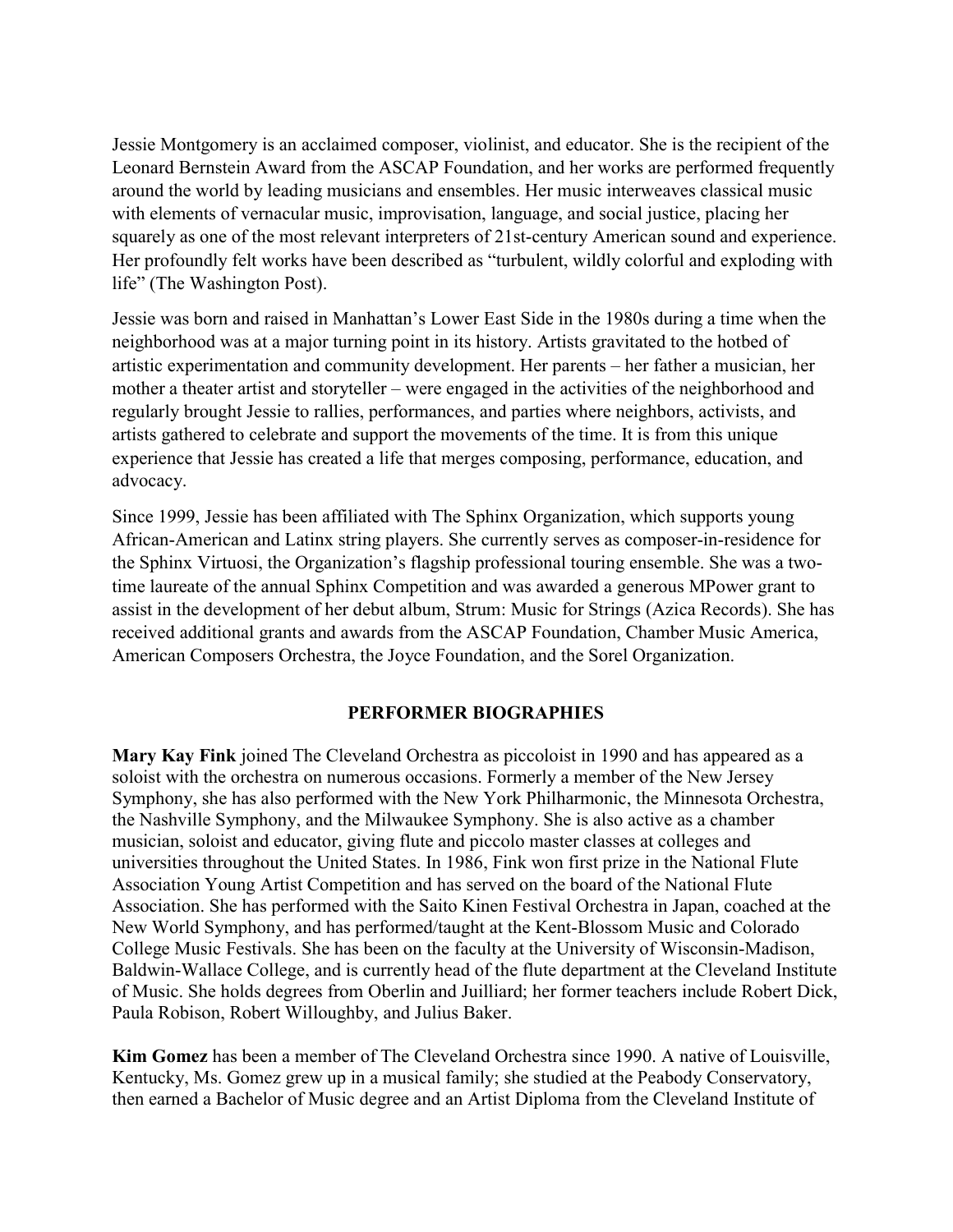Music, where she was a concerto competition winner. Her teachers have included David Cerone, Josef Gingold, Daniel Heifetz, Virginia Schneider, David Updegraff, Donald Weilerstein, and Mimi Zweig. Ms. Gomez has appeared on three occasions as a soloist with the Louisville Symphony Orchestra and has made solo appearances with the Berlin Symphony Orchestra and the Cleveland Institute of Music Orchestra. Kim and her husband James have six children.

Lisa Boyko joined The Cleveland Orchestra in 1991, after serving as a member of the New Orleans Symphony, Toronto Symphony, and the Minnesota Orchestra. Born in Cleveland and raised in Tucson, Arizona, Ms. Boyko studied for two years in Vienna at the Musikgymnasium and the Hochschule für Musik. In 1985, she received a bachelor of music degree from the Cleveland Institute of Music (CIM), where she was a student of Robert Vernon.

Ms. Boyko has appeared as alumni soloist with the Cleveland Institute of Music Chamber Orchestra in the Cleveland premiere of Darius Milhaud's Concertino d'été and continues to perform regularly in solo recitals and chamber music concerts. She is a founding member of the Cleveland Chamber Collective, which since 1992 has had the mission of bringing both new music and neglected works of the past to the public.

Ms. Boyko is a faculty member at CIM and Case Western Reserve University and has taught at the Encore School for Strings and the Masterworks Festival. She is active in local organizations that support and promote music and arts education, including the CIM Alumni Association, the Ohio Viola Society, and Inlet Dance Theatre. In her spare time, she is an avid traveler who also enjoys gardening, reading, and languages.

Linda Atherton, cellist, is a graduate of Boston University, where she studied with Leslie Parnas. After graduating, Linda moved to Indianapolis where she became a founding member of the Lockerbie String Quartet and was also a substitute with the Indianapolis Symphony. Upon moving to Cleveland, she played with the Canton Symphony for several years, as well as with the Ohio Chamber Orchestra, the Cleveland Ballet Orchestra, and the Cleveland Opera Orchestra.

Linda has been soloist with the Cleveland Chamber Symphony, Ohio Ballet, Trinity Chamber Orchestra, Euclid Symphony, and Blue Water Chamber Orchestra. She was a participant in the Blue Hill Kneisel Hall and Taos chamber music festivals, and is currently very active in the Cleveland chamber music scene as a member of ART Trio and the Cleveland Chamber Collective. Linda is a member of the Cleveland Pops Orchestra, Blue Water Chamber Orchestra, Trinity Chamber Orchestra and plays for many musicals including the Broadway Series at Playhouse Square.

Dylan Moffitt, is often recognized for his versatility as a percussionist in the classical and world music genres. In 2009, Moffitt appeared as a soloist with The Cleveland Orchestra alongside renowned artists Alisa Weilerstein and Jamey Haddad in performances of Golijov's, Azul for cello and orchestra. He currently serves as principal percussionist and frequent soloist with the Firelands Symphony where in 2013, founded his "Drumming with Dylan" educational outreach program. The program has since been recognized by the Cleveland Orchestra and was featured in the orchestra's "At Home" residency this past summer season. Dylan performs regularly with the